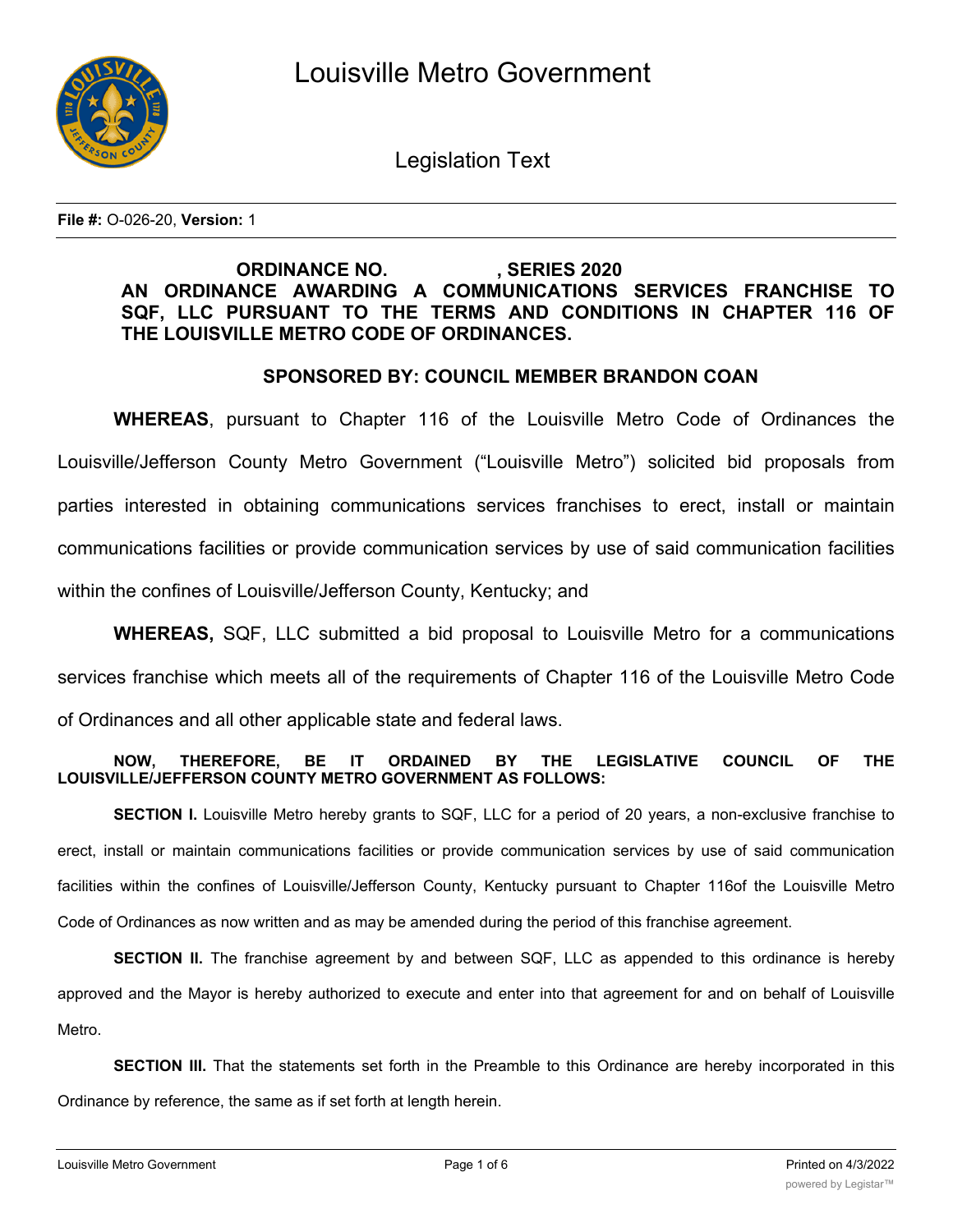**SECTION IV.** That if any section, sentence, clause or phrase of this Ordinance is held to be unconstitutional or

otherwise invalid, such infirmity shall not affect the validity of the remainder of the Ordinance.

**SECTION V**. This ordinance shall take effect upon its passage and approval.

Sonya Harward David James

President of the Council

Mayor

Greg Fischer Approval Date

### **APPROVED AS TO FORM AND LEGALITY:**

Michael J. O'Connell Jefferson County Attorney

By:

#### **FRANCHISE AGREEMENT**

**THIS FRANCHISE AGREEMENT** made and entered into this \_\_\_ day of \_\_\_\_\_\_\_\_\_\_\_\_, 2020, by and between the Louisville/Jefferson County Metro Government (hereinafter "Louisville Metro") and SQF, LLC.

#### **WITNESSETH:**

**WHEREAS**, pursuant to Chapter 116 of the Louisville Metro Code of Ordinances and Sections 163 and 164 of the Kentucky Constitution, Louisville Metro solicited bid proposals from parties interested in obtaining franchises to erect, install, and maintain communications facilities or provide communication services by use of said communication facilities within the confines of Louisville/Jefferson County, Kentucky.

**WHEREAS**, SQF, LLC submitted a bid proposal to Louisville Metro for a communications services franchise pursuant to the requirements of Chapter 116 of the Louisville Metro Code of Ordinances.

WHEREAS, pursuant to Ordinance No.<sub>...</sub>, Series 2020, Louisville Metro granted to SQF, LLC for a period of 20 years, a non-exclusive franchise to erect, install or maintain communications facilities or provide communication services by use of said communication facilities within the confines of Louisville/Jefferson County, Kentucky pursuant to Chapter 116 of the Louisville Metro Code of Ordinances as now written and as it may be amended during the term of this franchise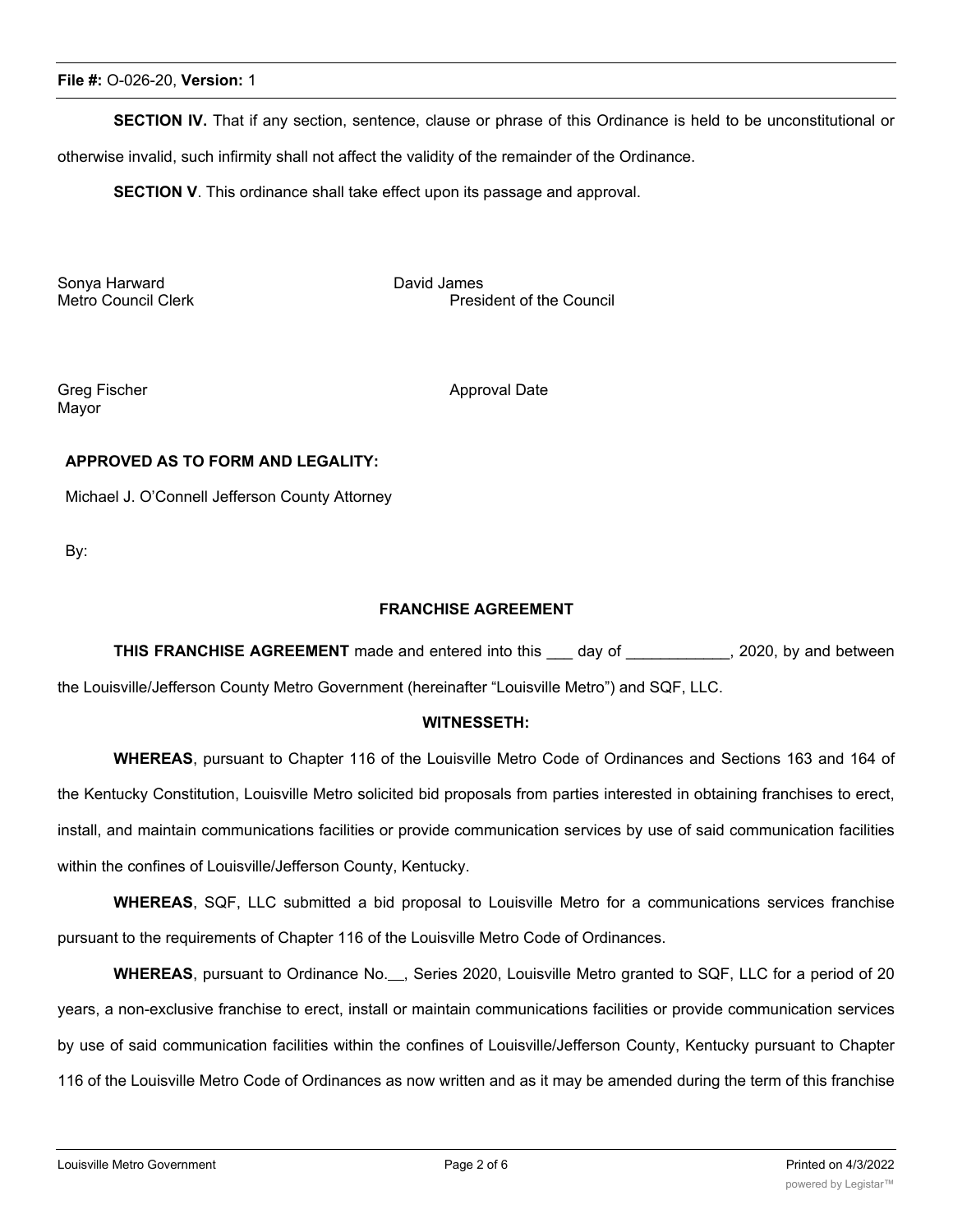agreement.

**WHEREAS**, Louisville Metro and SQF, LLC have entered into this Franchise Agreement to memorialize the award by Louisville Metro to SQF, LLC of said franchise pursuant to the terms and conditions reflected in Chapter 116 of the Louisville Metro Code of Ordinances as now written and as it may be amended during the term of this franchise agreement.

**NOW THEREFORE**, for and in consideration of the mutual covenants and agreements contained herein the receipt and sufficiency of which are hereby acknowledged, Louisville Metro and SQF, LLC hereby agree to incorporate the foregoing recitals as if fully set forth herein and further agree as follows:

1. Chapter 116of the Louisville Metro Code of Ordinances, as now written and as it may be amended during the term of this franchise agreement, is incorporated herein by reference in its entirety and shall apply as if fully set forth herein.

2. The bid of SQF, LLC for said franchise, which is attached hereto as Exhibit A, is incorporated herein by reference in its entirety and shall apply as if fully set forth herein.

3. SQF, LLC agrees to comply with all applicable requirements as set forth in the Louisville Metro Public Works & Assets Utility Policy.

4. LMCO § 116.03(L) states:

Special exceptions. Louisville Metro may grant a special exception to the requirements of this chapter if a Franchisee, upon application, demonstrates with written evidence that:

(1) The exception will not create any threat to the public health, safety or welfare;

(2) The increased economic burden and the potential adverse impact on Franchisee's construction schedule resulting from the strict enforcement of the requirement would actually or effectively prohibits the ability of Franchisee to provide Communications Service in Louisville Metro; and

(3) The requirement unreasonably discriminates against Franchisee in favor of another comparable Communications Service provider.

Any special exceptions shall be granted in a non-discriminatory manner.

5. In SQF, LLC's petition ("the Petition"), SQF, LLC has requested that Louisville Metro make an exception to the \$1,000,000 bond requirement of LMCO § 116.03(F)(1) pursuant to LMCO § 116.03(L). The Petition is attached hereto as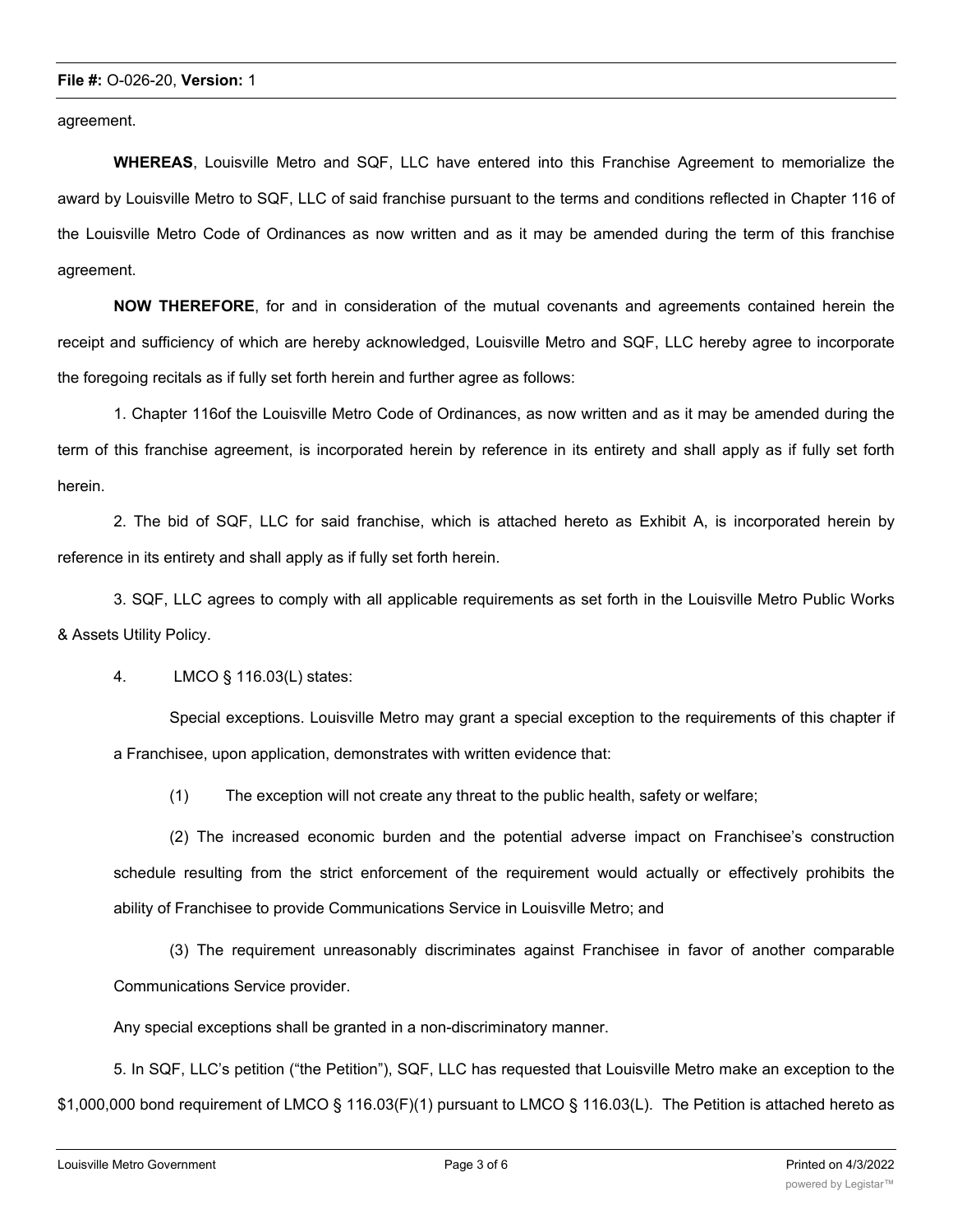#### **File #:** O-026-20, **Version:** 1

Exhibit B.

6. Louisville Metro has reviewed the Petition and as determined that it will grant a special exception to the \$1,000,000 bond requirement of LMCO § 116.03(F)(1) because the Petition demonstrates that:

- (a) The exception will not create any threat to the public health, safety or welfare;
- (b) The increased economic burden and the potential adverse impact on SQF, LLC's construction schedule resulting from the strict enforcement of the \$1,000,000 bond requirement of LMCO § 116.03(F)(1) would actually or effectively prohibit the ability of SQF, LLC to provide Communications Service in Louisville Metro; and
- (c) The \$1,000,000 bond requirement of LMCO § 116.03(F)(1) unreasonably discriminates against SQF, LLC in favor of comparable Communications Service providers.

7. In lieu of the \$1,000,000 bond requirement of LMCO § 116.03(F)(1), Louisville Metro and SQF, LLC agree that SQF, LLC shall maintain a bond of \$9,300 per pole beginning with a \$232,500 bond for up to twenty-five (25) poles. If any poles are erected or owned by SQF, LLC beyond 25 poles, the bond shall be increased prior to SQF, LLC erecting or owning said poles in an amount equal to the \$9,300 per pole times the number of poles owned and / or erected. Once the number of poles reaches 100, a \$1,000,000 bond shall be required and shall replace the former bond. SQF, LLC agrees to pay Louisville Metro \$1,000 per day for each pole erected or owned by SQF, LLC above 25 that are not properly bonded. Louisville Metro may collect via any authorized collection methods.

8. SQF, LLC shall, in writing, inform the Department of Public Works Engineering Manager, Suite 400, 444 South Fifth Street, Louisville, KY 40202, when SQF, LLC buys or installs a new pole. This is in addition to any other requirements or conditions found in Kentucky Revised Statutes, Louisville Metro Code of Ordinances and / or the Louisville Metro Public Works & Assets Utility Policy, each as amended.

9. For as long as SQF, LLC is operating under a bond in an amount under \$1,000,000.00, SQF, LLC is limited to only providing communications services on poles erected and maintained under the parameters established in Paragraph 7.

10. Upon thirty (30) days' notice prior to installation the Franchisee agrees to allow Louisville Metro to attach to Franchisee owned poles, at no cost to Louisville Metro, equipment and associated accessories that are used solely for public health, safety, or welfare purposes of Louisville Metro (i.e. cameras and sensors, hereinafter, "equipment").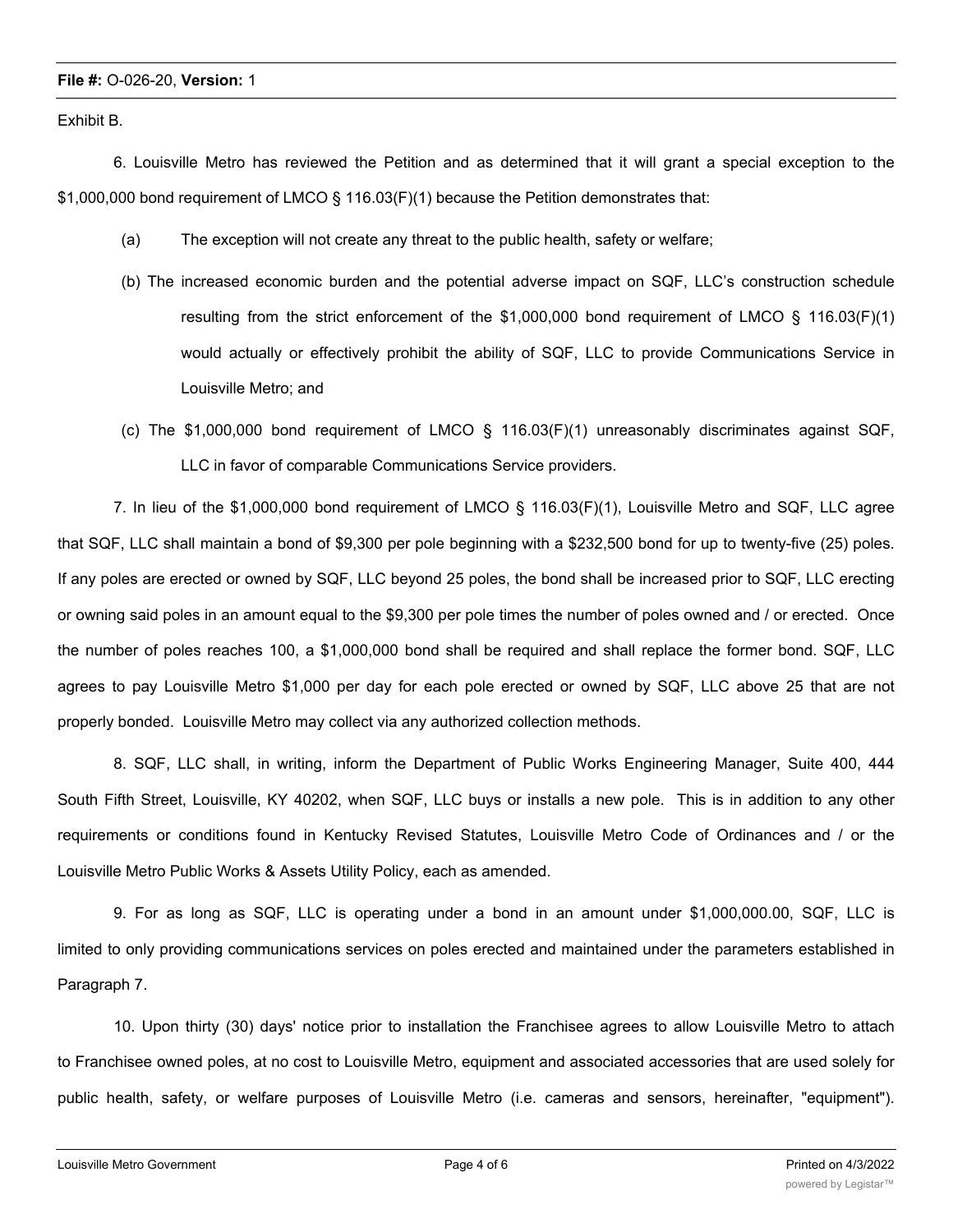#### **File #:** O-026-20, **Version:** 1

Louisville Metro will be responsible for all costs associated with the installation of this equipment, including costs for any required load bearing survey, and all costs associated with the operation of the equipment, including, but not limited to maintenance of the devices, electric service, and network connectivity. The Franchisee shall maintain rights in reviewing its capacity for the equipment and determining placement of equipment on its poles so as to avoid damage or conflict with the Franchisee's equipment or other authorized attachments. Any proposed installation shall be conditioned on (i) availability and space, (ii) non-interference with existing users, and (iii) structural capacity. If it is determined that the Franchisee has excess capacity in their dark fiber network at a location where a camera is to be installed, Louisville Metro and the Franchisee may negotiate a fee for use of the excess fiber capacity to connect the equipment to the Louisville Metro network.

11. Louisville Metro granted unto SQF, LLC a non-exclusive franchise, for a term of 20 years to erect, install or maintain communications facilities or provide communication services by use of said communication facilities within the confines of Louisville/Jefferson County, Kentucky and as more specifically identified in the above-mentioned bid pursuant to Chapter 116 of the Louisville Metro Code of Ordinances as now written and as it may be amended during the term of this franchise agreement.

12. The franchise memorialized in this Franchise Agreement shall commence on passage of the ordinance approving this agreement, the signatures of the parties, and the receipt of the bond described in paragraph 7 and shall expire in the time designated in this agreement and ordinance approving this agreement.

13. SQF, LLC does hereby bind itself, its successors and assigns, to faithfully and fully perform each and every condition of said franchise as memorialized in this Agreement, and further to faithfully perform all acts required of it as the purchaser of said franchise.

14. This Franchise Agreement memorializes the agreement between the parties and shall be binding upon and inure to the benefit of the respective successors in interest to the parties hereto.

**IN WITNESS WHEREOF**, Louisville Metro and SQF, LLC have executed this Franchise Agreement as their free and voluntary act and deed effective as of the day and year first above written.

| LOUISVILLE/JEFFERSON COUNTY METRO | SQF. LLC                    |                |
|-----------------------------------|-----------------------------|----------------|
| <b>GOVERNMENT</b>                 |                             | <b>TIMOTHY</b> |
| <b>GREG</b>                       | <b>SCHNEIDER, SECRETARY</b> |                |
| <b>FISCHER, MAYOR</b>             |                             |                |